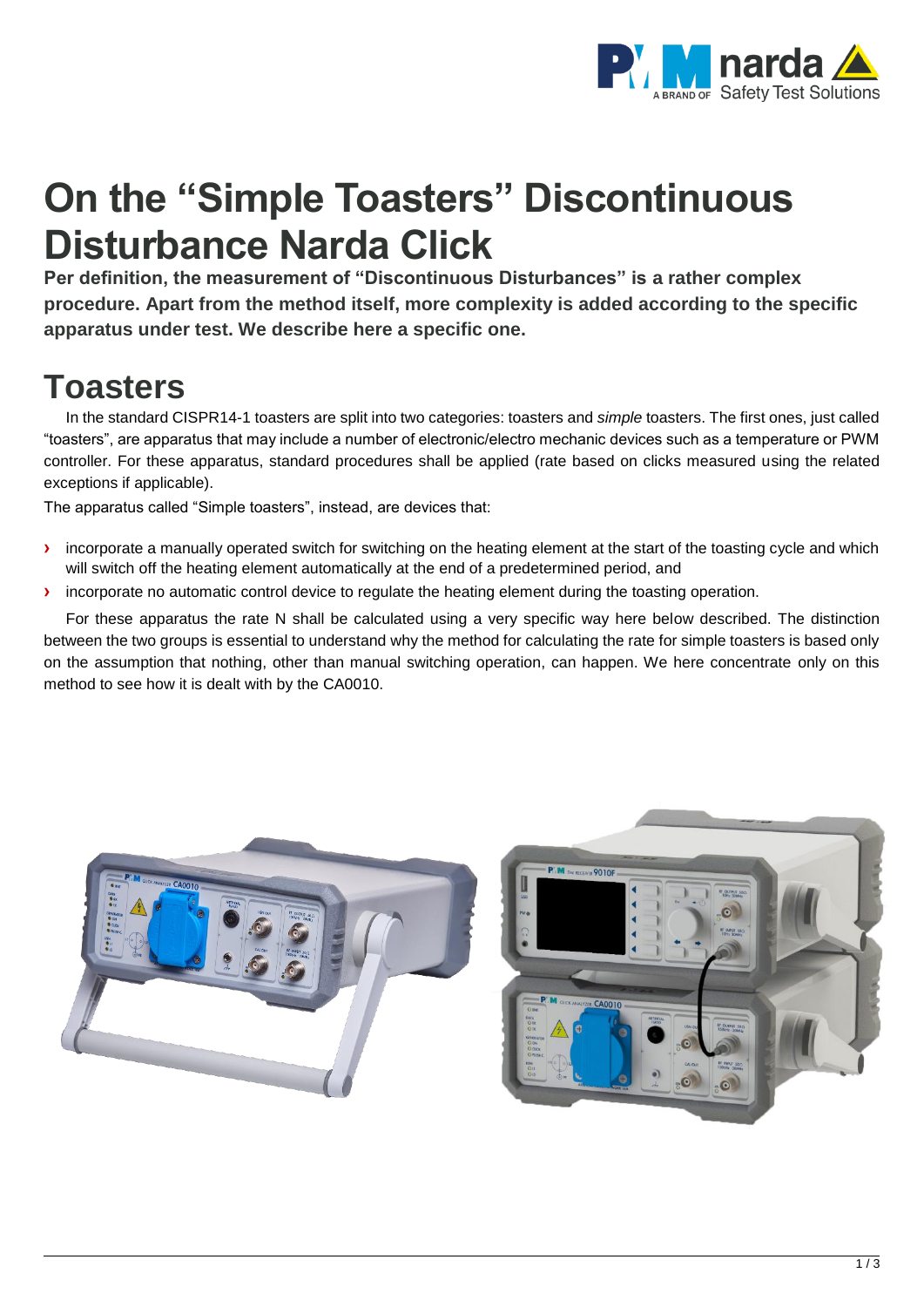

#### **Simple Toasters**

As with any other apparatus deemed to comply with the Discontinuous Disturbance standard, the complete assessment is made of two different steps: the calculation of the Rate N, normally called "RUN1", and then the regular click measurement based on the quartile method.

For simple toasters the standard reads that the rate N "shall be determined from three toasting operations" where each operation, aimed to get "golden brown toasts", is composed of a time t1, which is the time the heater is on, and a "rest time" which is, per definition, 30 second. As reported in the standard, the time t1 must be the average of the three aforementioned operations. Then the formula for calculating N is:

$$
N = \frac{2}{\frac{t_1}{60} + 0.5}
$$

Thus expanding the time  $t_1$  as the average of  $t_a$ ,  $t_b$ , and  $t_c$ , where  $t_a$ ,  $t_b$ , and  $t_c$  are the time the heater was ON in each operation, we obtain:

$$
N = \frac{2}{\frac{\frac{t_a + t_b + t_c}{3}}{60} + 0.5}
$$

Transforming the formula by the following simple steps it can be written as:

$$
N = \frac{2}{\frac{t_a + t_b + t_c}{3} + 30} = \frac{2}{\frac{t_a + t_b + t_c + 90}{3}} = \frac{6}{\frac{t_a + t_b + t_c + 90}{60}} = \frac{6}{\frac{t_a + t_b + t_c + 30 + 30 + 30}{60}} = \frac{6}{\frac{T}{60}}
$$

As it can be seen, T represents the total time elapsed starting from the beginning up to the end of the prescribed procedure. We here remind that after the end of the toasting of a slice of bread the rest time is a compulsory 30 seconds. Precisely after 30 seconds the new slice must be heated for a new operation.

### **Narda Click Meter using Switching Operation**

A Switching operation is considered to be an operated switch which turns a device ON or OFF. For example, the operations we have just described are effectively switching operations. This means that they can normally be visually counted and written down for a future use (for example for calculating the rate). It is not by chance that the numerator in the formula is "2". Indeed, to make a toasted slice the switch will operate twice: once to turn the heater ON and a second time to turn the heater OFF, producing thus two switching operations.

The Narda Click Meter uses a smart method for detecting a switching operation by measuring the current which flows in the mains. A wide selection of thresholds makes it possible to detect any kind of switching operation in a completely automatic way, hence relieving the operator of counting and taking note of them.

In the particular "simple toasters" test, the Narda Click Meter is totally capable of calculating the rate N fully compliant with the Standard CISPR 14-1. The following explanation clarifies the used method. If we look at the previous formulae we see the equivalence of the following:

$$
N = \frac{2}{\frac{t_1}{60} + 0.5}
$$
 and 
$$
N = \frac{6}{\frac{T}{60}}
$$
 (with  $t_1 = \frac{t_a + t_b + t_c}{3}$  and  $T = t_a + t_b + t_c + 90$ )